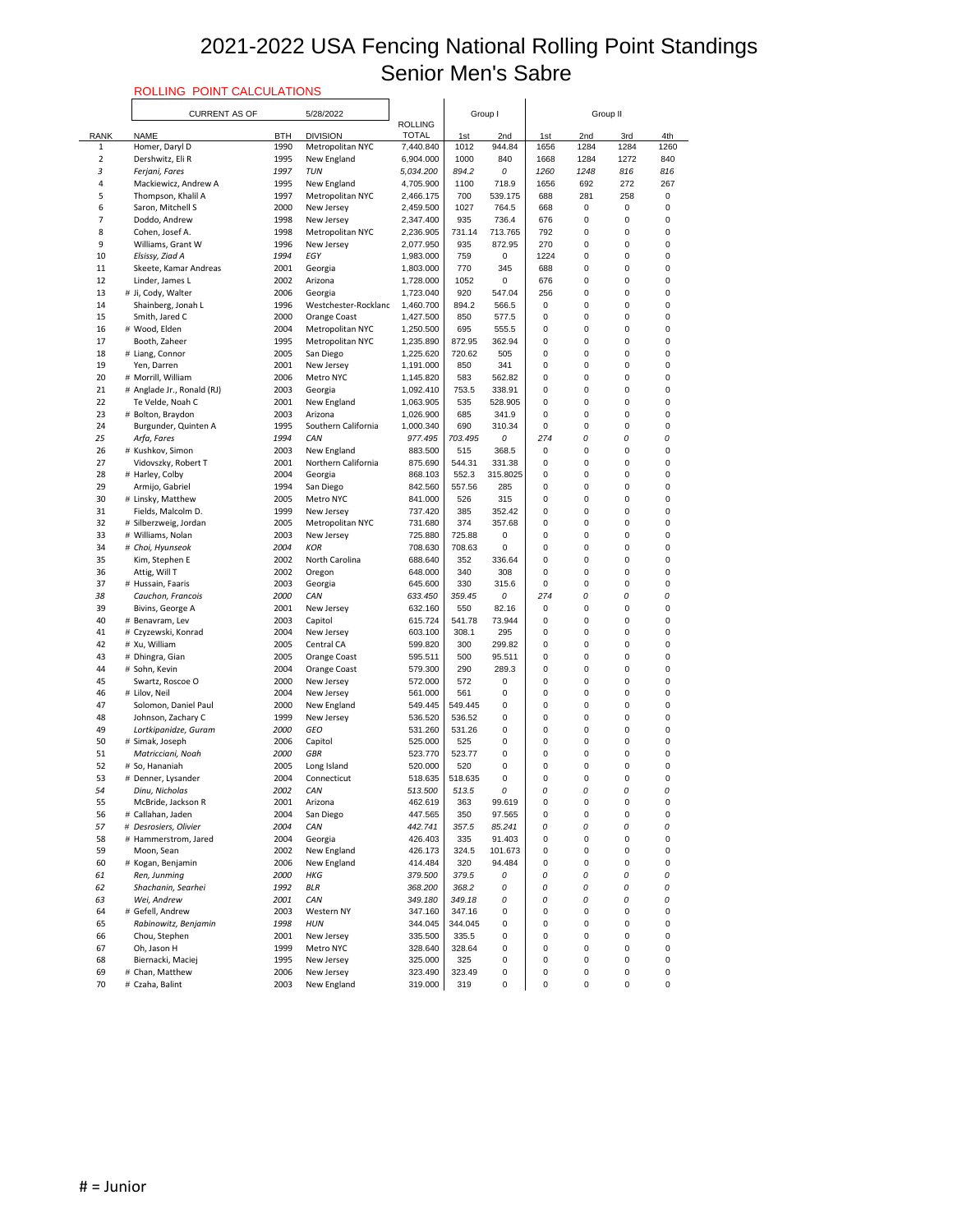|             | <b>CURRENT AS OF</b> |            | 5/28/2022              |                                | Group I  |             |              | Group II    |                  |             |
|-------------|----------------------|------------|------------------------|--------------------------------|----------|-------------|--------------|-------------|------------------|-------------|
| <b>RANK</b> | <b>NAME</b>          | <b>BTH</b> | <b>DIVISION</b>        | <b>ROLLING</b><br><b>TOTAL</b> | 1st      | 2nd         | 1st          | 2nd         | 3rd              | 4th         |
| 71          | Mullennix, Ethan M   | 2000       | Northern California    | 315.803                        | 315.8025 | $\mathbf 0$ | $\mathbf{0}$ | $\mathbf 0$ | $\mathbf 0$      | $\mathbf 0$ |
| 72          | # Pope, Nico         | 2005       | Colorado               | 310.000                        | 310      | 0           | 0            | 0           | 0                | 0           |
| 73          | Priest, Leighton     | 2002       | Michigan               | 305.080                        | 305.08   | 0           | 0            | 0           | 0                | 0           |
| 74          | Dolegiewicz, Filip   | 2000       | Illinois               | 302.965                        | 302.965  | $\pmb{0}$   | 0            | 0           | 0                | 0           |
| 75          | # Yang, Ziyi         | 2005       | Central California     | 302.500                        | 302.5    | 0           | 0            | 0           | 0                | 0           |
| 76          | # Hong, Marshall     | 2003       | New Jersey             | 294.560                        | 294.56   | 0           | $\Omega$     | 0           | 0                | 0           |
| 77          | # Lo, Joshua         | 2003       | New England            | 292.695                        | 292.695  | 0           | 0            | 0           | 0                | 0           |
| 78          | # Harvey, Nicholas   | 2003       | Georgia                | 287.560                        | 287.56   | 0           | 0            | 0           | 0                | 0           |
| 79          | # Barber, William    | 2004       | Arizona                | 282.425                        | 282.425  | $\pmb{0}$   | 0            | 0           | $\boldsymbol{0}$ | 0           |
| 80          | # Buergenthal, Aaron | 2004       | Columbus OH            | 280.000                        | 280      | 0           | 0            | 0           | 0                | 0           |
| 81          | Staten-Lusty, Silas  | 2002       | Illinois               | 275.000                        | 275      | 0           | 0            | 0           | 0                | 0           |
| 82          | Zu, Kevin            | 2001       | New Jersey             | 100.646                        | 100.646  | 0           | 0            | 0           | 0                | 0           |
| 83          | Mehta, Sachin        | 2001       | Colorado               | 96.538                         | 96.538   | 0           | 0            | 0           | 0                | 0           |
| 84          | # Travers, Samir     | 2004       | New England            | 93.457                         | 93.457   | 0           | 0            | 0           | 0                | 0           |
| 85          | # Kim, Shaun         | 2007       | Connecticut            | 92.430                         | 92.43    | 0           | 0            | 0           | 0                | 0           |
| 86          | Walker, Dalton       | 1999       | New Jersey             | 90.376                         | 90.376   | 0           | 0            | 0           | 0                | 0           |
| 87          | Frias, Saul          | 2002       | <b>MEX</b>             | 89.349                         | 89.349   | 0           | 0            | 0           | 0                | 0           |
| 88          | Hu, William          | 2002       | Mt. Valley             | 88.322                         | 88.322   | 0           | 0            | 0           | 0                | 0           |
| 89          | Zielinski, Nicholaus | 2002       | Illinois               | 87.295                         | 87.295   | 0           | 0            | 0           | 0                | 0           |
| 90          | # Berman, Luca       | 2005       | Metro NYC              | 86.268                         | 86.268   | 0           | 0            | 0           | 0                | 0           |
| 91          | # Noble, Daniel      | 2004       | Arizona                | 83.187                         | 83.187   | 0           | 0            | 0           | 0                | 0           |
| 92          | # Denner, Maximilian | 2005       | Connecticut            | 81.133                         | 81.133   | 0           | 0            | 0           | 0                | 0           |
| 93T         | # Lai, Adam          | 2004       | North Texas            | 79.593                         | 79.5925  | 0           | 0            | 0           | 0                | 0           |
| 93T         | # Kaydalin, Artyom   | 2004       | Oregon                 | 79.593                         | 79.5925  | 0           | 0            | 0           | 0                | 0           |
| 95          | # Brar, Sanjeet      | 2003       | North TX               | 78.052                         | 78.052   | 0           | 0            | 0           | 0                | 0           |
| 96          | Schmitt, Trenton     | 2002       | <b>Mountain Valley</b> | 77.025                         | 77.025   | 0           | 0            | 0           | 0                | 0           |
| 97T         | Smith, David         | 2002       | New Jersey             | 75.485                         | 75.4845  | 0           | 0            | 0           | 0                | 0           |
| 97T         | Johnson, Andrew J    | 2002       | New Jersey             | 75.485                         | 75.4845  | 0           | 0            | 0           | 0                | 0           |
| 99          | # Rai, Avin          | 2003       | New England            | 72.917                         | 72.917   | 0           | 0            | 0           | 0                | 0           |
| 100         | # Hong, Vincent      | 2005       | New Jersey             | 71.890                         | 71.89    | $\mathbf 0$ | 0            | 0           | 0                | 0           |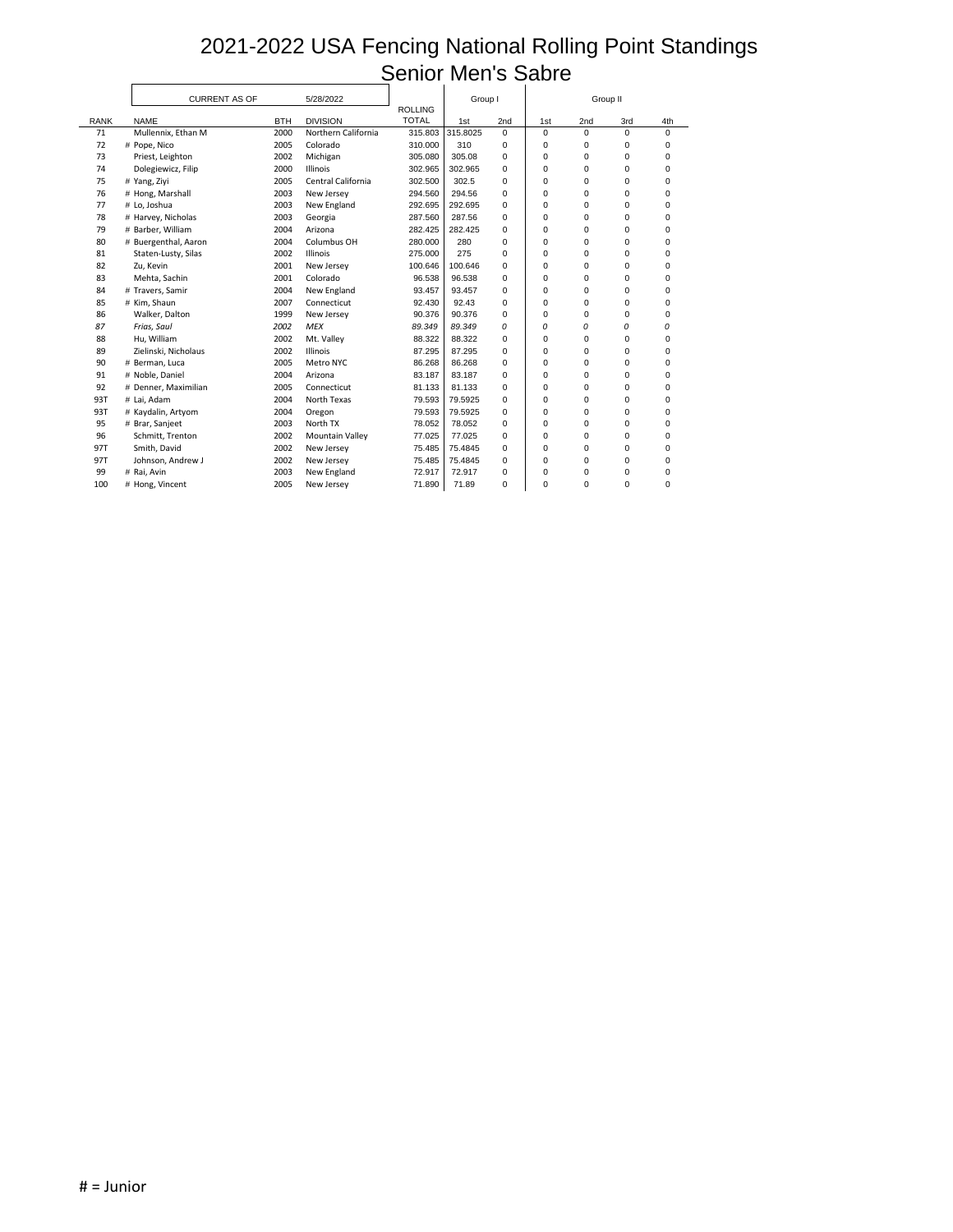| <b>DOMESTIC RESULTS</b>         |              |               |                |               | as of           | 5/28/2022     |                |               |
|---------------------------------|--------------|---------------|----------------|---------------|-----------------|---------------|----------------|---------------|
|                                 | DVI - OCT    |               | DVI - DEC      |               | DVI - JAN       |               | DVI - APR      |               |
| Points for 33-64                | SF=1.052     | 2021          | $SF=1.1$       | 2021          | SF=1.027        | 2022          | $SF = 1$       | 2022          |
| for events =160 or more fencers | <b>PLACE</b> | <b>POINTS</b> | <b>PLACE</b>   | <b>POINTS</b> | <b>PLACE</b>    | <b>POINTS</b> | <b>PLACE</b>   | <b>POINTS</b> |
| Homer, Daryl D                  | np           | 0             | $\overline{2}$ | 1012          | 2               | 944.84        | np             | 0             |
| Dershwitz, Eli R                | np           | 0             | 9              | 588.5         | np              | 0             | 1              | 1000          |
| Ferjani, Fares                  | 3            | 894.2         | np             | 0             | np              | 0             | np             | 0             |
| Mackiewicz, Andrew A            | np           | 0             | 1              | 1100          | 5               | 718.9         | np             | 0             |
| Thompson, Khalil A              | np           | 0             | 24             | 346.5         | 11              | 539.175       | 5              | 700           |
| Saron, Mitchell S               |              | 0             | 6              | 764.5         | 1               | 1027          | np             | 0             |
| Doddo, Andrew                   | np<br>5      | 736.4         | 3              | 935           |                 | 0             |                | 0             |
| Cohen, Josef A.                 | 6            | 731.14        | 68             | 0             | np<br>6         | 713.765       | np<br>10       | 530           |
| Williams, Grant W               |              |               | 3              | 935           | 3               | 872.95        |                | 0             |
|                                 | np           | 0             |                |               |                 |               | np             |               |
| Elsissy, Ziad A                 | np           | 0             | $\overline{7}$ | 759           | np              | 0             | np             | 0             |
| Skeete, Kamar Andreas           | 46           | 0             | 5              | 770           | np              | 0             | 18             | 345           |
| Linder, James L                 | 1            | 1052          | np             | 0             | np              | $\Omega$      | 33             | $\Omega$      |
| Ji, Cody, Walter                | 12           | 547.04        | 65             | 0             | 29              | 297.83        | $\overline{2}$ | 920           |
| Shainberg, Jonah L              | 3            | 894.2         | 13             | 566.5         | np              | 0             | np             | 0             |
| Smith, Jared C                  | 37           | 0             | 11             | 577.5         | 12              | 534.04        | 3              | 850           |
| Wood, Elden                     | 60           | 0             | 15             | 555.5         | 33              | 102.7         | 6              | 695           |
| Booth, Zaheer                   | 18           | 362.94        | 66             | 0             | 3               | 872.95        | 51             | 0             |
| Liang, Connor                   | 8            | 720.62        | 106            | 0             | 112             | 0             | 15             | 505           |
| Yen, Darren                     | 63           | 0             | 25             | 341           | 76              | $\Omega$      | 3              | 850           |
| Morrill, William                | 9            | 562.82        | 10             | 583           | 69              | $\Omega$      | 14             | 510           |
| Anglade Jr., Ronald (RJ)        | 33           | 0             | 8              | 753.5         | 21              | 338.91        | np             | 0             |
| Te Velde, Noah C                | 36           | 0             | 35             | 0             | 13              | 528.905       | 9              | 535           |
| Bolton, Braydon                 | 22           | 341.9         | 73             | 0             | np              | 0             | 8              | 685           |
| Burgunder, Quinten A            | 28           | 310.34        | 40             | 0             | 85              | $\Omega$      | $\overline{7}$ | 690           |
| Arfa, Fares                     | np           | 0             | np             | 0             | 8               | 703.495       | np             | 0             |
| Kushkov, Simon                  | 25.5         | 323.49        | 20             | 368.5         | 22              | 333.775       | 13             | 515           |
| Vidovszky, Robert T             | 24           | 331.38        | np             | $\mathbf 0$   | 10 <sup>°</sup> | 544.31        | 42.5           | $\mathbf 0$   |
| Harley, Colby                   | 11           | 552.3         | np             | 0             | 25.5            | 315.8025      | np             | 0             |
| Armijo, Gabriel                 | 10           | 557.56        | 55             | 0             | 37              | 98.592        | 30             | 285           |
| Linsky, Matthew                 | 16           | 526           | 30             | 313.5         | 71              | $\pmb{0}$     | 24             | 315           |
| Fields, Malcolm D.              | 20           | 352.42        | 17             | 385           | 24              | 323.505       | np             | 0             |
| Silberzweig, Jordan             | 19           | 357.68        | 19             | 374           | 116             | 0             | 21             | 330           |
| Williams, Nolan                 | 7            | 725.88        | 39             | 0             | 72              | 0             | np             | 0             |
| Choi, Hyunseok                  | 45           | 0             | 44             | 0             | $\overline{7}$  | 708.63        | 36             | 0             |
| Kim, Stephen E                  | 23           | 336.64        | 23             | 352           | np              | 0             | 26             | 305           |
| Attig, Will T                   | 101.5        | 0             | 31             | 308           | np              | $\Omega$      | 19             | 340           |
| Hussain, Faaris                 | 27           | 315.6         | 27             | 330           | 64              | 70.863        | np             | 0             |
| Cauchon, Francois               | np           | 0             | np             | 0             | 17              | 359.45        | np             | 0             |
| Bivins, George A                | np           | 0             | 16             | 550           | 53              | 82.16         | np             | 0             |
| Benavram, Lev                   | 13           | 541.78        | 61             | 0             | 61              | 73.944        | np             | 0             |
| Czyzewski, Konrad               | 87           | 0             | $77$           | 0             | 27              | 308.1         | 28             | 295           |
| Xu, William                     | 30           | 299.82        | 87             | 0             | 142             | 0             | 27             | 300           |
| Dhingra, Gian                   | 57           | 0             | 60             | 0             | 40              | 95.511        | 16             | 500           |
| Sohn, Kevin                     | 32           | 289.3         | 34             | 0             | 51              | 84.214        | 29             | 290           |
| Swartz, Roscoe O                | 50           | $\pmb{0}$     | 12             | 572           |                 | 0             |                | 0             |
| Lilov, Neil                     | 68           | 0             | 14             | 561           | np              | $\Omega$      | np<br>62       | 0             |
|                                 |              |               |                |               | np              | 549.445       |                |               |
| Solomon, Daniel Paul            | np           | 0             | np             | 0             | 9               |               | np             | 0             |
| Johnson, Zachary C              | 14           | 536.52        | np             | 0             | 70              | 0             | np             | 0             |
| Lortkipanidze, Guram            | 15           | 531.26        | np             | 0             | np              | $\Omega$      | np             | $\Omega$      |
| Simak, Joseph                   | 41           | 0             | np             | 0             | np              | 0             | 11             | 525           |
| Matricciani, Noah               | np           | 0             | np             | 0             | 14              | 523.77        | np             | 0             |
| So, Hananiah                    | 105          | 0             | 46             | 0             | 82              | $\mathbf 0$   | 12             | 520           |
| Denner, Lysander                | np           | 0             | np             | 0             | 15              | 518.635       | 61             | 0             |
| Dinu, Nicholas                  | 42           | 0             | 56             | 0             | 16              | 513.5         | np             | 0             |
| McBride, Jackson R              | np           | 0             | 21             | 363           | 36              | 99.619        | 48             | 0             |
| Callahan, Jaden                 | 39           | 0             | 52             | 0             | 38              | 97.565        | 17             | 350           |
| Desrosiers, Olivier             | 47           | 0             | 22             | 357.5         | 50              | 85.241        | np             | 0             |
| Hammerstrom, Jared              | 85           | 0             | 99             | 0             | 44              | 91.403        | 20             | 335           |
| Moon, Sean                      | 40           | 0             | 28             | 324.5         | 34              | 101.673       | np             | 0             |
| Kogan, Benjamin                 | 114          | 0             | 126            | 0             | 41              | 94.484        | 23             | 320           |
| Ren, Junming                    | np           | 0             | 18             | 379.5         | 67              | 0             | np             | 0             |
| Shachanin, Searhei              | 17           | 368.2         | 36             | 0             | np              | 0             | np             | 0             |
| Wei, Andrew                     | np           | 0             | np             | 0             | 19              | 349.18        | np             | 0             |
| Gefell, Andrew                  | 21           | 347.16        | np             | 0             | np              | $\Omega$      | 44             | 0             |
| Rabinowitz, Benjamin            | np           | 0             | np             | 0             | 20              | 344.045       | np             | 0             |
| Chou, Stephen                   | np           | 0             | 26             | 335.5         | np              | 0             | np             | 0             |
| Oh, Jason H                     | np           | 0             | np             | 0             | 23              | 328.64        | np             | 0             |
| Biernacki, Maciej               | 59           | 0             | 86             | 0             | 165.5           | 0             | 22             | 325           |
| Chan, Matthew                   | 25.5         | 323.49        | 48             | 0             | 127.5           | 0             | 45             | 0             |
| Czaha, Balint                   | np           | 0             | 29             | 319           | np              | 0             | np             | 0             |
|                                 |              |               |                |               |                 |               |                |               |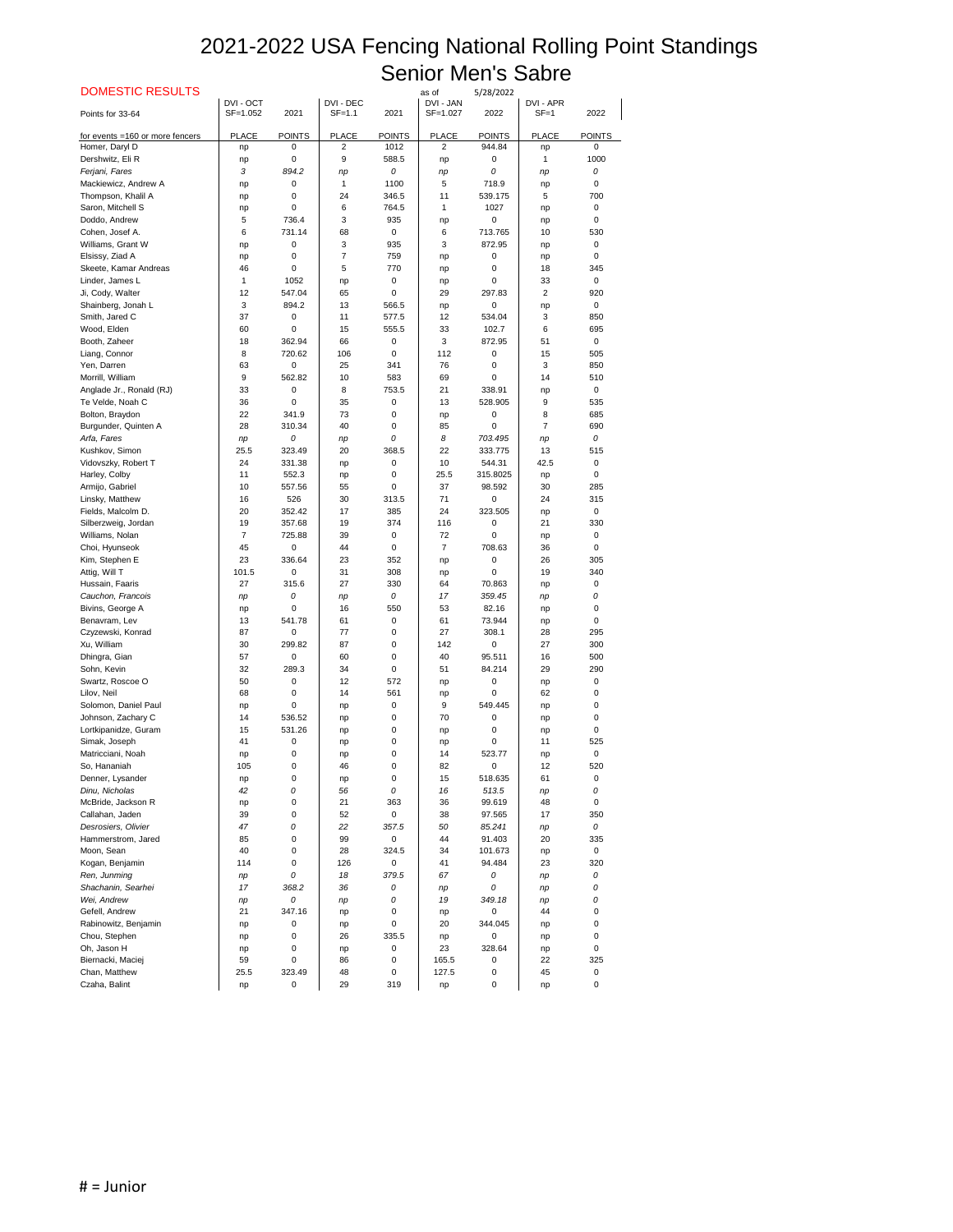|                                 |              |                  |              | <b>PELIINI</b> |              |               | <b>IVIEITS SADIE</b> |                  |
|---------------------------------|--------------|------------------|--------------|----------------|--------------|---------------|----------------------|------------------|
|                                 | DVI - OCT    |                  | DVI - DEC    |                | DVI - JAN    |               | DVI - APR            |                  |
| Points for 33-64                | SF=1.052     | 2021             | $SF=1.1$     | 2021           | SF=1.027     | 2022          | $SF = 1$             | 2022             |
| for events =160 or more fencers | <b>PLACE</b> | <b>POINTS</b>    | <b>PLACE</b> | <b>POINTS</b>  | <b>PLACE</b> | <b>POINTS</b> | <b>PLACE</b>         | <b>POINTS</b>    |
| Mullennix, Ethan M              | np           | $\overline{0}$   | np           | 0              | 25.5         | 315.8025      | np                   | $\mathbf 0$      |
| Pope, Nico                      | 136          | $\mathbf 0$      | 90           | 0              | np           | 0             | 25                   | 310              |
| Priest, Leighton                | 29           | 305.08           | 41           | 0              | np           | 0             | np                   | 0                |
| Dolegiewicz, Filip              | np           | 0                | np           | 0              | 28           | 302.965       | np                   | 0                |
| Yang, Ziyi                      | 49           | 0                | 32           | 302.5          | 161.5        | 0             | 50                   | 0                |
| Hong, Marshall                  | 31           | 294.56           | np           | 0              | np           | 0             | np                   | 0                |
| Lo, Joshua                      | np           | $\mathbf 0$      | 58           | 0              | 30           | 292.695       | 40                   | $\mathbf 0$      |
| Harvey, Nicholas                | 75           | 0                | 76           | 0              | 31           | 287.56        | np                   | 0                |
| Barber, William                 | 86           | 0                | np           | 0              | 32           | 282.425       | 53                   | 0                |
| Buergenthal, Aaron              | np           | 0                | 74           | 0              | np           | 0             | 31                   | 280              |
| Staten-Lusty, Silas             | np           | $\mathbf 0$      | 93           | 0              | 98           | 0             | 32                   | 275              |
| Zu, Kevin                       | np           | 0                | 97           | 0              | 35           | 100.646       | np                   | 0                |
| Mehta, Sachin                   | 74           | 0                | 47           | 0              | 39           | 96.538        | 89                   | 0                |
| Travers, Samir                  | 67           | 0                | 116          | 0              | 42           | 93.457        | np                   | 0                |
| Kim, Shaun                      | np           | $\boldsymbol{0}$ | np           | 0              | 43           | 92.43         | 38                   | 0                |
| Walker, Dalton                  | 82.5         | 0                | 38           | 0              | 45           | 90.376        | 70                   | $\Omega$         |
| Frias, Saul                     | np           | 0                | np           | 0              | 46           | 89.349        | np                   | 0                |
| Hu, William                     | np           | 0                | np           | 0              | 47           | 88.322        | np                   | 0                |
| Zielinski, Nicholaus            | 107          | 0                | np           | 0              | 48           | 87.295        | np                   | 0                |
| Berman, Luca                    | 108          | $\pmb{0}$        | np           | 0              | 49           | 86.268        | 67                   | $\boldsymbol{0}$ |
| Noble, Daniel                   | 70           | $\mathbf 0$      | 42           | 0              | 52           | 83.187        | np                   | 0                |
| Denner, Maximilian              | 145.5        | 0                | 64           | 0              | 54           | 81.133        | 68                   | 0                |
| Lai, Adam                       | np           | 0                | 51           | 0              | 55.5         | 79.5925       | np                   | 0                |
| Kaydalin, Artyom                | 145.5        | 0                | 37           | 0              | 55.5         | 79.5925       | 64                   | 0                |
| Brar, Sanjeet                   | 35           | $\pmb{0}$        | 67           | 0              | 57           | 78.052        | np                   | $\boldsymbol{0}$ |
| Schmitt, Trenton                | np           | $\pmb{0}$        | np           | 0              | 58           | 77.025        | np                   | 0                |
| Smith, David                    | np           | 0                | np           | 0              | 59.5         | 75.4845       | np                   | 0                |
| Johnson, Andrew J               | 44           | 0                | np           | 0              | 59.5         | 75.4845       | np                   | 0                |
| Rai, Avin                       | 84           | 0                | 33           | 0              | 62           | 72.917        | 35                   | 0                |
| Hong, Vincent                   | 55           | $\mathbf 0$      | 49           | $\overline{0}$ | 63           | 71.89         | 81                   | 0                |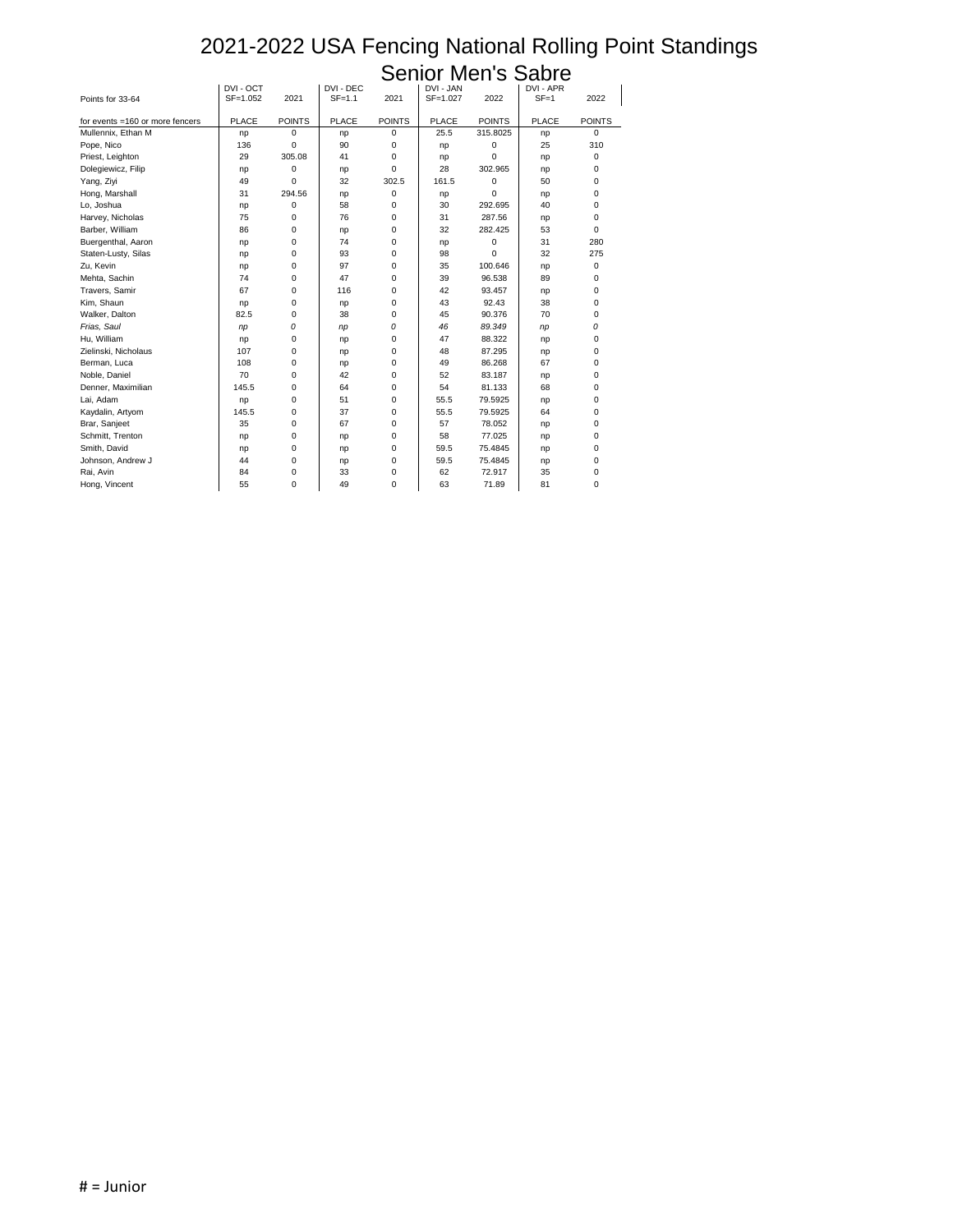| <b>INT'L RESULTS</b>                 | as of:                | 5/28/2022     | <b>World Cups</b>       |                  |                             |                  |
|--------------------------------------|-----------------------|---------------|-------------------------|------------------|-----------------------------|------------------|
|                                      | Padua ITA<br>$SF = 2$ |               | Orleans FRA<br>$SF = 2$ |                  | <b>Budapest</b><br>HUN SF=2 |                  |
|                                      |                       | 5/20/22       |                         | 11/14/21         |                             | 3/18/22          |
|                                      | <b>PLACE</b>          | <b>POINTS</b> | <b>PLACE</b>            | <b>POINTS</b>    | <b>PLACE</b>                | <b>POINTS</b>    |
| Homer, Daryl D                       | 11                    | 1260          | 9                       | 1284             | $\overline{7}$              | 1656             |
| Dershwitz, Eli R                     | 33                    | 284           | 17                      | 840              | 10                          | 1272             |
| Ferjani, Fares                       | 19                    | 816           | np                      | 0                | 12                          | 1248             |
| Mackiewicz, Andrew A                 | 94                    | $\mathbf 0$   | 50                      | 267              | 26                          | 692              |
| Thompson, Khalil A                   | 26.5                  | 688           | 101                     | $\mathbf 0$      | 36                          | 281              |
| Saron, Mitchell S                    | 69                    | 0             | 68                      | 0                | 29                          | 668              |
| Doddo, Andrew                        | 87                    | 0             | np                      | 0                | 124                         | 0                |
| Cohen, Josef A.                      | 168                   | $\mathbf 0$   | 75<br>189               | 0                | np<br>47                    | $\pmb{0}$<br>270 |
| Williams, Grant W<br>Elsissy, Ziad A | np                    | 0<br>0        |                         | 0<br>0           |                             | 0                |
| Skeete, Kamar Andreas                | np<br>92              | 0             | np<br>np                | 0                | np<br>104                   | 0                |
| Linder, James L                      | np                    | 0             | 28                      | 676              | np                          | 0                |
| Ji, Cody, Walter                     | 61                    | 256           | np                      | 0                | np                          | 0                |
| Shainberg, Jonah L                   | np                    | $\mathbf 0$   | 103                     | 0                | np                          | 0                |
| Smith, Jared C                       | np                    | 0             | np                      | 0                | np                          | 0                |
| Wood, Elden                          | np                    | 0             | np                      | 0                | np                          | 0                |
| Booth, Zaheer                        | 137                   | 0             | np                      | 0                | 126                         | 0                |
| Liang, Connor                        | np                    | 0             | np                      | 0                | np                          | 0                |
| Yen, Darren                          | np                    | 0             | np                      | 0                | np                          | 0                |
| Morrill, William                     | np                    | 0             | np                      | 0                | np                          | 0                |
| Anglade Jr., Ronald (RJ)             | np                    | 0             | np                      | 0                | np                          | 0                |
| Te Velde, Noah C                     | 132                   | 0             | 96                      | 0                | 67                          | 0                |
| Bolton, Braydon                      | np                    | 0             | np                      | 0                | np                          | 0                |
| Burgunder, Quinten A                 | np                    | 0             | 163                     | 0                | np                          | 0                |
| Arfa, Fares<br>Kushkov, Simon        | np                    | 0             | 43                      | 274              | np                          | 0                |
| Vidovszky, Robert T                  | np                    | 0<br>0        | np                      | $\mathbf 0$<br>0 | np                          | 0<br>$\Omega$    |
| Harley, Colby                        | np<br>np              | 0             | np<br>np                | $\mathbf 0$      | np<br>np                    | 0                |
| Armijo, Gabriel                      | np                    | 0             | np                      | 0                | np                          | 0                |
| Linsky, Matthew                      | np                    | 0             | np                      | 0                | np                          | 0                |
| Fields, Malcolm D.                   | np                    | 0             | np                      | 0                | np                          | 0                |
| Silberzweig, Jordan                  | np                    | 0             | np                      | 0                | np                          | 0                |
| Williams, Nolan                      | np                    | 0             | np                      | 0                | np                          | 0                |
| Choi, Hyunseok                       | np                    | 0             | np                      | 0                | np                          | 0                |
| Kim, Stephen E                       | np                    | 0             | np                      | 0                | np                          | 0                |
| Attig, Will T                        | np                    | 0             | np                      | 0                | np                          | 0                |
| Hussain, Faaris                      | np                    | 0             | np                      | 0                | np                          | 0                |
| Cauchon, Francois                    | 131                   | 0             | 121                     | 0                | 43                          | 274              |
| Bivins, George A<br>Benavram, Lev    | np                    | 0             | np                      | 0                | np                          | $\mathbf 0$      |
| Czyzewski, Konrad                    | np                    | 0<br>0        | np                      | 0<br>0           | np                          | 0<br>0           |
| Xu, William                          | np<br>np              | 0             | np<br>np                | 0                | np<br>np                    | 0                |
| Dhingra, Gian                        | np                    | 0             | np                      | 0                | np                          | 0                |
| Sohn, Kevin                          | np                    | 0             | np                      | 0                | np                          | 0                |
| Swartz, Roscoe O                     | np                    | 0             | np                      | 0                | np                          | 0                |
| Lilov, Neil                          | np                    | 0             | np                      | 0                | np                          | 0                |
| Solomon, Daniel Paul                 | np                    | 0             | np                      | 0                | np                          | 0                |
| Johnson, Zachary C                   | np                    | 0             | np                      | 0                | np                          | 0                |
| Lortkipanidze, Guram                 | np                    | 0             | np                      | 0                | np                          | 0                |
| Simak, Joseph                        | np                    | 0             | np                      | 0                | np                          | 0                |
| Matricciani, Noah                    | np                    | 0             | np                      | 0                | np                          | 0                |
| So, Hananiah                         | np                    | 0             | np                      | 0                | np                          | 0                |
| Denner, Lysander<br>Dinu, Nicholas   | np<br>163             | 0<br>0        | np                      | 0<br>0           | np                          | 0<br>0           |
| McBride, Jackson R                   | np                    | 0             | np<br>113               | 0                | np<br>np                    | 0                |
| Callahan, Jaden                      | np                    | 0             | np                      | 0                | np                          | O                |
| Desrosiers, Olivier                  | np                    | 0             | np                      | 0                | np                          | 0                |
| Hammerstrom, Jared                   | np                    | 0             | np                      | 0                | np                          | 0                |
| Moon, Sean                           | np                    | 0             | np                      | 0                | np                          | 0                |
| Kogan, Benjamin                      | np                    | 0             | np                      | 0                | np                          | 0                |
| Ren, Junming                         | np                    | 0             | np                      | 0                | np                          | 0                |
| Shachanin, Searhei                   | np                    | 0             | np                      | 0                | np                          | 0                |
| Wei, Andrew                          | np                    | 0             | np                      | 0                | np                          | 0                |
| Gefell, Andrew                       | np                    | 0             | np                      | 0                | np                          | 0                |
| Rabinowitz, Benjamin                 | np                    | 0             | np                      | 0                | np                          | 0                |
| Chou, Stephen                        | np                    | 0             | np                      | 0                | np                          | 0                |
| Oh, Jason H                          | np                    | 0             | np                      | 0                | np                          | 0                |
| Biernacki, Maciej                    | np                    | 0             | np                      | 0                | np                          | 0                |
| Chan, Matthew<br>Czaha, Balint       | np<br>np              | 0<br>0        | np<br>np                | 0<br>0           | np<br>np                    | 0<br>0           |
|                                      |                       |               |                         |                  |                             |                  |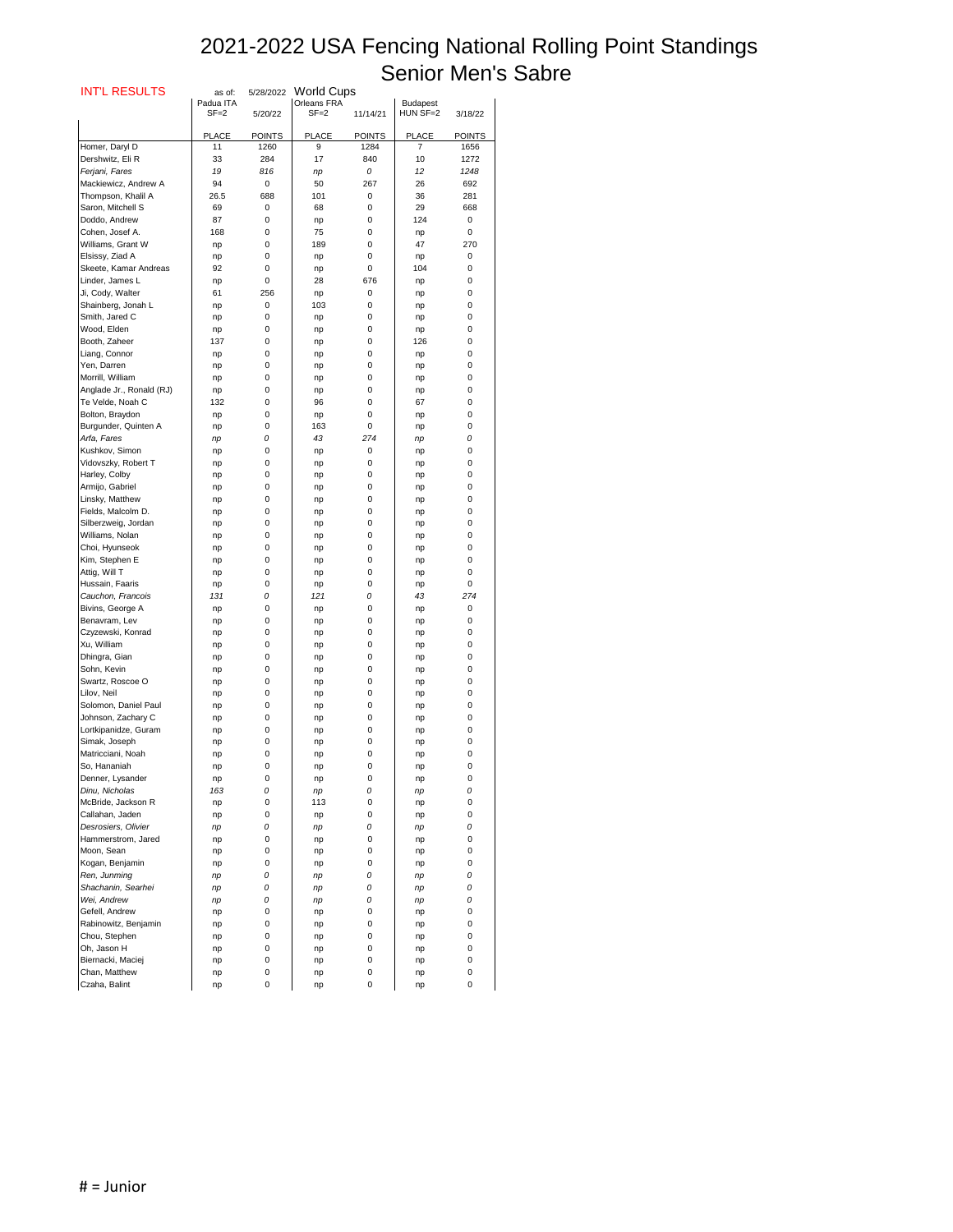|                      |              |                  |              |                  | ノマロレコ           |               |  |
|----------------------|--------------|------------------|--------------|------------------|-----------------|---------------|--|
|                      | Padua ITA    |                  | Orleans FRA  |                  | <b>Budapest</b> |               |  |
|                      | $SF = 2$     | 5/20/22          | $SF = 2$     | 11/14/21         | HUN SF=2        | 3/18/22       |  |
|                      | <b>PLACE</b> | <b>POINTS</b>    | <b>PLACE</b> | <b>POINTS</b>    | <b>PLACE</b>    | <b>POINTS</b> |  |
| Mullennix, Ethan M   | np           | $\pmb{0}$        | np           | $\boldsymbol{0}$ | np              | 0             |  |
| Pope, Nico           | np           | $\boldsymbol{0}$ | np           | $\mathbf 0$      | np              | 0             |  |
| Priest, Leighton     | np           | 0                | np           | $\mathbf 0$      | np              | 0             |  |
| Dolegiewicz, Filip   | np           | $\boldsymbol{0}$ | np           | $\mathbf 0$      | np              | 0             |  |
| Yang, Ziyi           | np           | $\boldsymbol{0}$ | np           | 0                | np              | 0             |  |
| Hong, Marshall       | np           | 0                | np           | 0                | np              | 0             |  |
| Lo, Joshua           | np           | 0                | np           | 0                | np              | 0             |  |
| Harvey, Nicholas     | np           | 0                | np           | $\mathbf 0$      | np              | 0             |  |
| Barber, William      | np           | 0                | np           | 0                | np              | 0             |  |
| Buergenthal, Aaron   | np           | 0                | np           | 0                | np              | 0             |  |
| Staten-Lusty, Silas  | np           | 0                | np           | 0                | np              | 0             |  |
| Zu, Kevin            | np           | 0                | np           | 0                | np              | 0             |  |
| Mehta, Sachin        | np           | 0                | np           | 0                | np              | 0             |  |
| Travers, Samir       | np           | 0                | np           | 0                | np              | 0             |  |
| Kim, Shaun           | np           | $\boldsymbol{0}$ | np           | 0                | np              | 0             |  |
| Walker, Dalton       | np           | 0                | np           | 0                | np              | 0             |  |
| Frias, Saul          | np           | 0                | np           | 0                | np              | 0             |  |
| Hu, William          | np           | 0                | np           | $\mathbf 0$      | np              | 0             |  |
| Zielinski, Nicholaus | np           | 0                | np           | 0                | np              | 0             |  |
| Berman, Luca         | np           | $\mathbf 0$      | np           | 0                | np              | 0             |  |
| Noble, Daniel        | np           | 0                | np           | 0                | np              | 0             |  |
| Denner, Maximilian   | np           | 0                | np           | 0                | np              | 0             |  |
| Lai, Adam            | np           | 0                | np           | 0                | np              | 0             |  |
| Kaydalin, Artyom     | np           | 0                | np           | 0                | np              | 0             |  |
| Brar, Sanjeet        | np           | $\boldsymbol{0}$ | np           | 0                | np              | 0             |  |
| Schmitt, Trenton     | np           | 0                | np           | 0                | np              | 0             |  |
| Smith, David         | np           | 0                | np           | 0                | np              | 0             |  |
| Johnson, Andrew J    | np           | 0                | np           | $\mathbf 0$      | np              | 0             |  |
| Rai, Avin            | np           | 0                | np           | 0                | np              | 0             |  |
| Hong, Vincent        | np           | $\mathbf 0$      | np           | $\mathbf 0$      | np              | 0             |  |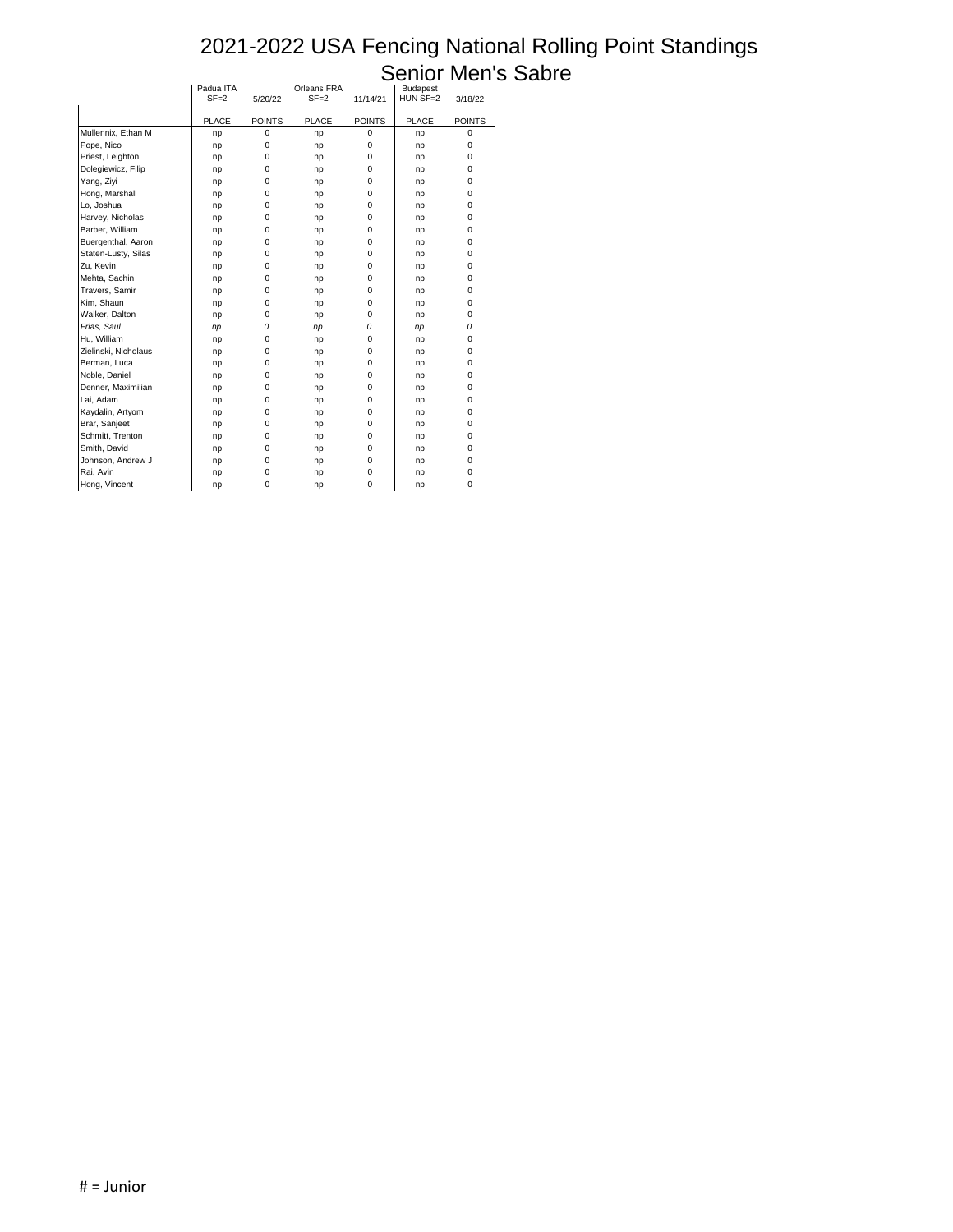| <b>INT'L RESULTS</b>                   |                                |               | as of:                 | 5/28/2022     | Olympics              |               |
|----------------------------------------|--------------------------------|---------------|------------------------|---------------|-----------------------|---------------|
|                                        | <b>Tbilisi GEO</b><br>$SF = 2$ | 1/16/22       | Madrid ESP<br>$SF = 2$ | 5/7/22        | Tokyo JAP<br>$SF = 2$ | 8/1/21        |
|                                        |                                |               |                        |               |                       |               |
|                                        | <b>PLACE</b>                   | <b>POINTS</b> | <b>PLACE</b>           | <b>POINTS</b> | <b>PLACE</b>          | <b>POINTS</b> |
| Homer, Daryl D                         | 20                             | 804           | 9                      | 1284          | 23                    | 0             |
| Dershwitz, Eli R                       | 17                             | 840           | 6                      | 1668          | 9                     | 1284          |
| Ferjani, Fares<br>Mackiewicz, Andrew A | 19<br>$\overline{7}$           | 816<br>1656   | 11<br>45               | 1260<br>272   | np<br>31              | 0<br>0        |
| Thompson, Khalil A                     | 59                             | 258           | 69                     | 0             | np                    | 0             |
| Saron, Mitchell S                      | 100                            | 0             | 140                    | $\mathbf 0$   | np                    | 0             |
| Doddo, Andrew                          | 77                             | 0             | 28                     | 676           | np                    | 0             |
| Cohen, Josef A.                        | 76                             | 0             | 21                     | 792           | np                    | 0             |
| Williams, Grant W                      | np                             | 0             | 83                     | 0             | np                    | 0             |
| Elsissy, Ziad A                        | np                             | 0             | np                     | 0             | 14                    | 1224          |
| Skeete, Kamar Andreas                  | 26.5                           | 688           | 142                    | 0             | np                    | 0             |
| Linder, James L                        | np                             | 0             | np                     | 0             | np                    | 0             |
| Ji, Cody, Walter                       | np                             | 0             | np                     | 0             | np                    | 0             |
| Shainberg, Jonah L                     | np                             | 0             | np                     | 0             | np                    | 0             |
| Smith, Jared C<br>Wood, Elden          | np                             | 0<br>0        | np<br>169              | 0<br>0        | np                    | 0<br>0        |
| Booth, Zaheer                          | np                             | 0             | 159                    | 0             | np                    | 0             |
| Liang, Connor                          | np<br>np                       | 0             | np                     | 0             | np<br>np              | 0             |
| Yen, Darren                            | np                             | 0             | np                     | 0             | np                    | 0             |
| Morrill, William                       | np                             | 0             | np                     | 0             | np                    | 0             |
| Anglade Jr., Ronald (RJ)               | np                             | 0             | np                     | 0             | np                    | 0             |
| Te Velde, Noah C                       | 69                             | 0             | np                     | 0             | np                    | 0             |
| Bolton, Braydon                        | np                             | 0             | np                     | 0             | np                    | 0             |
| Burgunder, Quinten A                   | np                             | 0             | np                     | 0             | np                    | 0             |
| Arfa, Fares                            | np                             | 0             | np                     | 0             | np                    | 0             |
| Kushkov, Simon                         | np                             | 0             | np                     | 0             | np                    | $\pmb{0}$     |
| Vidovszky, Robert T                    | np                             | 0             | np                     | 0             | np                    | 0             |
| Harley, Colby                          | np                             | 0             | np                     | 0             | np                    | 0             |
| Armijo, Gabriel                        | np                             | 0             | np                     | 0             | np                    | 0             |
| Linsky, Matthew                        | np                             | 0             | np                     | 0             | np                    | 0             |
| Fields, Malcolm D.                     | np                             | 0             | np                     | 0             | np                    | 0             |
| Silberzweig, Jordan                    | np                             | 0             | np                     | 0             | np                    | 0             |
| Williams, Nolan<br>Choi, Hyunseok      | 136                            | 0<br>0        | np                     | 0<br>0        | np                    | 0<br>0        |
| Kim, Stephen E                         | np<br>np                       | 0             | np<br>np               | 0             | np<br>np              | 0             |
| Attig, Will T                          | np                             | 0             | np                     | 0             | np                    | 0             |
| Hussain, Faaris                        | np                             | 0             | np                     | 0             | np                    | 0             |
| Cauchon, Francois                      | np                             | 0             | 80                     | 0             | np                    | 0             |
| Bivins, George A                       | np                             | 0             | np                     | 0             | np                    | 0             |
| Benavram, Lev                          | np                             | 0             | np                     | 0             | np                    | 0             |
| Czyzewski, Konrad                      | np                             | 0             | np                     | 0             | np                    | 0             |
| Xu, William                            | np                             | 0             | np                     | 0             | np                    | 0             |
| Dhingra, Gian                          | np                             | 0             | np                     | 0             | np                    | 0             |
| Sohn, Kevin                            | np                             | 0             | np                     | 0             | np                    | 0             |
| Swartz, Roscoe O                       | np                             | 0             | np                     | 0             | np                    | 0             |
| Lilov, Neil                            | np                             | 0             | np                     | 0             | np                    | 0             |
| Solomon, Daniel Paul                   | np                             | 0             | np                     | 0             | np                    | 0             |
| Johnson, Zachary C                     | np                             | 0             | np                     | 0             | np                    | 0             |
| Lortkipanidze, Guram<br>Simak, Joseph  | np<br>np                       | 0<br>0        | np<br>np               | 0<br>0        | np<br>np              | 0<br>0        |
| Matricciani, Noah                      | np                             | 0             | np                     | 0             | np                    | 0             |
| So, Hananiah                           | np                             | 0             | np                     | 0             | np                    | 0             |
| Denner, Lysander                       | np                             | 0             | np                     | 0             | np                    | 0             |
| Dinu, Nicholas                         | np                             | 0             | 89                     | 0             | np                    | 0             |
| McBride, Jackson R                     | 127                            | 0             | np                     | 0             | np                    | 0             |
| Callahan, Jaden                        | np                             | 0             | np                     | 0             | np                    | 0             |
| Desrosiers, Olivier                    | np                             | 0             | 95                     | 0             | np                    | 0             |
| Hammerstrom, Jared                     | np                             | 0             | np                     | 0             | np                    | 0             |
| Moon, Sean                             | np                             | 0             | np                     | 0             | np                    | $\mathbf 0$   |
| Kogan, Benjamin                        | np                             | 0             | np                     | 0             | np                    | 0             |
| Ren, Junming                           | np                             | 0             | np                     | 0             | np                    | 0             |
| Shachanin, Searhei                     | np                             | 0             | np                     | 0             | np                    | 0             |
| Wei, Andrew                            | np                             | 0             | np                     | 0             | np                    | 0             |
| Gefell, Andrew                         | np                             | 0             | np                     | 0             | np                    | 0             |
| Rabinowitz, Benjamin                   | np                             | 0             | np                     | 0             | np                    | 0             |
| Chou, Stephen<br>Oh, Jason H           | np                             | 0<br>0        | np                     | 0<br>0        | np                    | 0<br>0        |
| Biernacki, Maciej                      | np<br>np                       | 0             | np<br>np               | 0             | np<br>np              | 0             |
| Chan, Matthew                          | np                             | 0             | np                     | 0             | np                    | 0             |
| Czaha, Balint                          | np                             | 0             | np                     | 0             | np                    | 0             |
|                                        |                                |               |                        |               |                       |               |